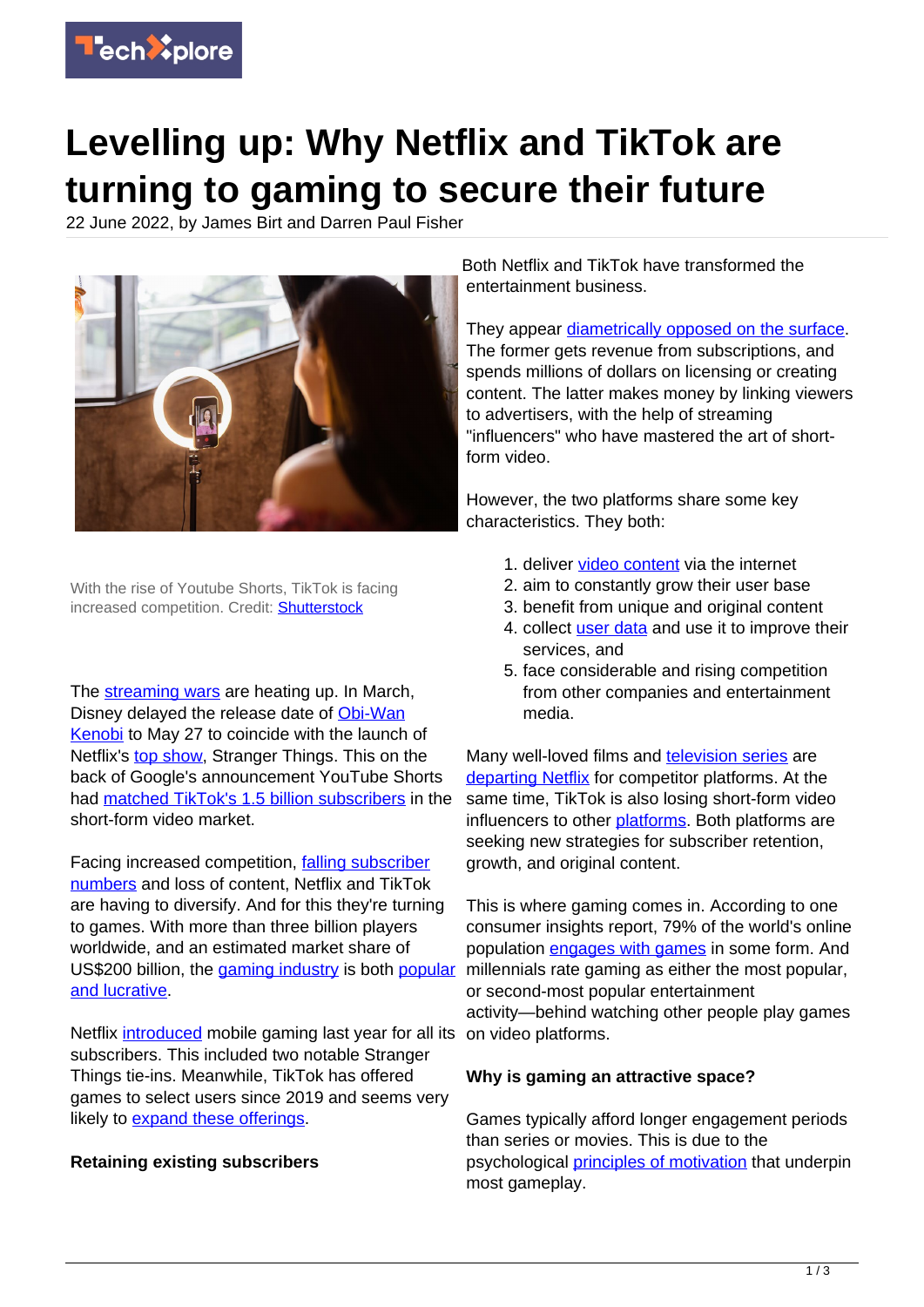

People invested in games will often seek out additional narrative (or "lore") in the form of shows and movies. Alternatively, audiences invested in shows may also look to video games to provide alternative narratives and opportunities for worldbuilding. So shows lead customers to games, and games keep them engaged between season releases.

This technique of telling a story across multiple platforms and formats is known as ["transmedia](https://www.oxfordreference.com/view/10.1093/acref/9780191800986.001.0001/acref-9780191800986-e-3472) [storytelling"](https://www.oxfordreference.com/view/10.1093/acref/9780191800986.001.0001/acref-9780191800986-e-3472) and has been used with [great success](https://www.forbes.com/sites/joeescobedo/2017/07/01/meet-the-man-behind-hollywood-and-fortune-500-firms-transmedia-success/?sh=3766654233da) by broadcast, social media and gaming companies. This is what platforms are banking on to keep audiences locked into their entertainment ecosystems.

Content creation has [boomed since the pandemic](https://www.forbes.com/sites/forbesagencycouncil/2021/11/18/four-reasons-why-the-creator-economy-is-booming/?sh=7534840b53de), and younger audiences are spending more time than ever watching user-generated content online. They have been particularly tuned into games such they don't have as much to lose, as they can run as [Crab Game](https://store.steampowered.com/app/1782210/Crab_Game/) (a fan-made version of the popular Netflix show Squid Game)—which also has [millions](https://sullygnome.com/game/Crab_Game) [of view hours](https://sullygnome.com/game/Crab_Game) on the streaming service Twitch.

The rise of Minecraft as a popular ["modding" game](https://www.forbes.com/sites/mattgardner1/2022/04/07/game-modding-offers-huge-financial-opportunities-for-studios-in-2022/?sh=1f40a3cb590d) (in which players can collectively transform the game space through their own modifications) has also helped video streaming and subscription services. Minecraft-related videos have been streamed more than [one trillion times on YouTube](https://www.youtube.com/trends/articles/minecraft-trillion/).

Transmedia success provides additional avenues for companies looking to leverage their licensed or original copyrighted content.

## **Intellectual property and data analytics**

We know games promote attention, motivation, emotion and socializing among players.

Companies such as the game-hosting platform Steam have demonstrated [user data can influence](https://store.steampowered.com/oldnews/2488) the creation of new content by game developers. In fact, this is a market advantage that Netflix and TikTok have over rivals.

For example, one could easily imagine that a character who is popular in a game, as revealed through gaming data, would also be more likely to feature in an upcoming show based on that [game.](https://techxplore.com/tags/game/)

### **Netflix and TikTok can lose big**

When we speak of the streaming wars and greater competition, it's not a level playing field. There are crucial differences between Netflix and TikTok, and other players such as Disney+, Amazon Prime, Apple TV and YouTube.

Netflix is in the streaming business, and TikTok in the video-hosting industry. On the other hand, based on revenue Disney is in the theme park and toy business, Amazon the online sales industry, Apple the computing and phone industry, and Google in the search and advertising industry.

For these companies, streaming and [video](https://techxplore.com/tags/video/) hosting is a small side business that provides useful data to feed a greater machine. So in the "streaming wars" these side businesses at a loss.

Netflix and TikTok aren't so lucky. By turning to games, they're grabbing onto a lifeline they really need.

This article is republished from [The Conversation](https://theconversation.com) under a Creative Commons license. Read the [original article](https://theconversation.com/levelling-up-why-netflix-and-tiktok-are-turning-to-gaming-to-secure-their-future-183990).

Provided by The Conversation